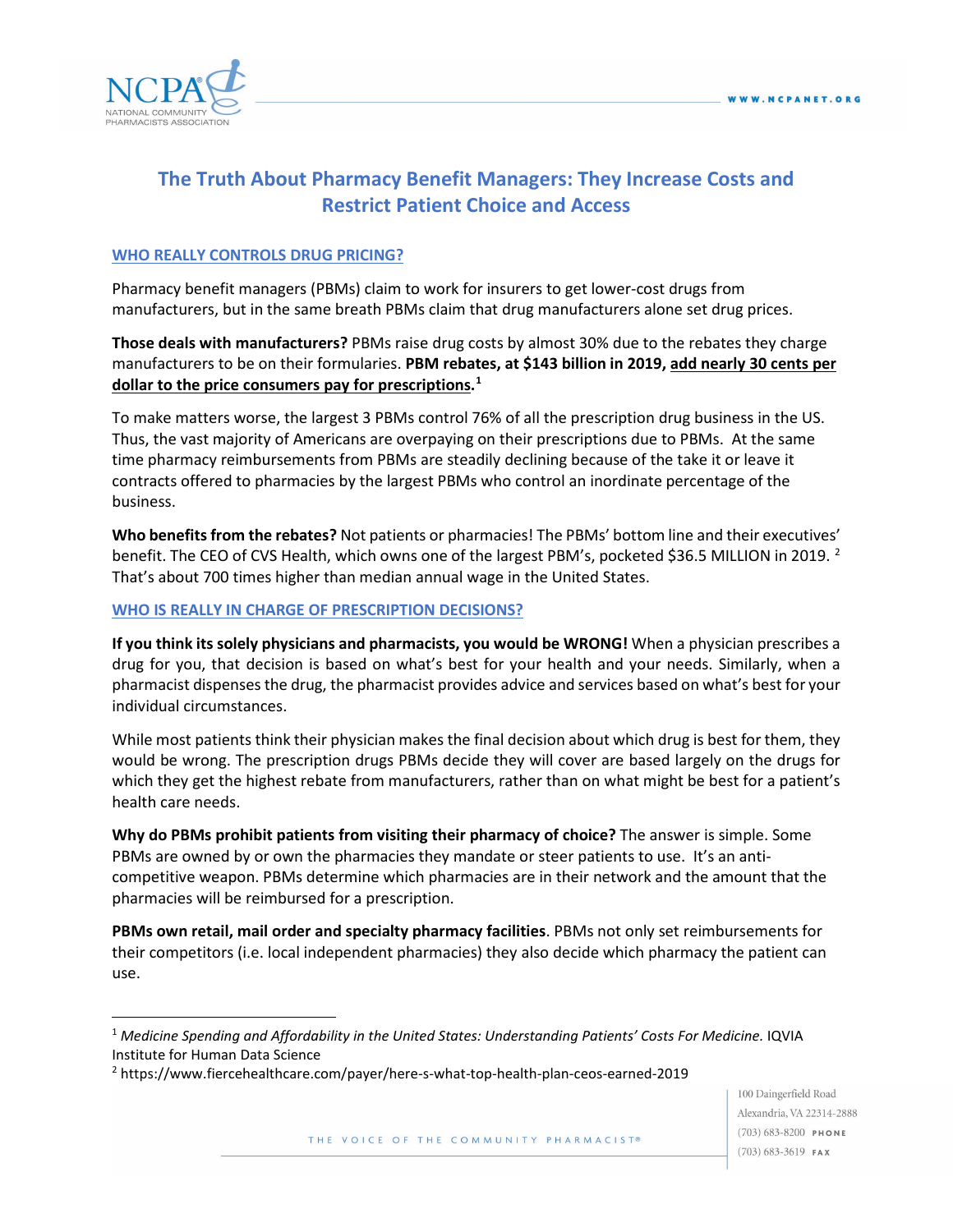That's right, PBMs are deciding where patients get prescription medications. If you receive your prescriptions in the mail, there's a good chance that mail-order pharmacy is owned by your PBM.

And considering the amount of money PBMs can make by steering patients to their own pharmacies, it is not surprising that PBMs want to force patients to use those pharmacies, especially for costly "specialty" drugs. In 2017, the top four specialty pharmacies were all owned or co-owned by a PBM. $3$ Specialty drugs accounted for one-third of total prescription dispensing revenues, and that number will increase to [4](#page-1-1)7% by 2022.<sup>4</sup>

## **WHAT IS THE IMPACT OF PBM PRACTICES ON TAXPAYER-FUNDED PROGRAMS?**

PBMs claim they save money for state-funded health plans like Medicaid managed care yet report after report shows something very different- **excessive amounts of taxpayer dollars remain with pharmacy benefit managers (PBMs).**

- **Kentucky:** A state report that found state PBMs keep \$123.5 million in spread annually, in addition to the other fees they were paid.
- **Michigan:** Drug price manipulation allowed PBMs to overcharge Michigan Medicaid by at least \$64 million.
- **Virginia:** A state-commissioned report on Medicaid found PBMs pocket \$29 million in spread pricing alone.
- $\checkmark$  Maryland: A state Medicaid report found PBMs pocket \$72 million annually in spread pricing alone.
- **Louisiana:** PBMs retained \$42 million that was incorrectly listed as "medical costs."
- **Pennsylvania**: State auditor found that between 2013 and 2017, the amount that taxpayers paid to PBMs for Medicaid enrollees more than doubled from \$1.41 billion to \$2.86 billion.
- **Ohio:** State Auditor found that, of the \$2.5 billion that's spent annually through PBMs on Medicaid prescription drugs, PBMs pocketed \$224.8 million through the spread alone during a one-year period.
- **New York:** A legislative committee investigated PBM practices and found "PBMs often employ controversial utilization and management tools to generate revenue for themselves in a way that is detrimental to health plan sponsors, patients, and pharmacies.
- **Florida:** A report on Florida's Medicaid managed care program found PBMs steered patients with high-cost, high-profit prescriptions to their own pharmacies and charged higher prices, revealing that "when it comes to dispensing brand name drugs, [managed care organization]/PBM--affiliated pharmacies are making 18x to 109x more profit over the cost of the drugs than the typical community pharmacy.["5](#page-1-2)

**What's the solution? States should FIRE PBMs or at the very least limit PBMs involvement to a purely administrative roll** in state-funded programs like Medicaid and the state employees' health benefit plan.

West Virginia recently did just this and saved \$54 million in the first year. **Based on a report released by West Virginia Medicaid, the state saved a little over \$6 PER INDIVIDUAL PRESCRIPTION.** [6](#page-1-3)

<span id="page-1-0"></span><sup>&</sup>lt;sup>3</sup> Adam J. Fein, *The Top 15 Specialty Pharmacies of 2017: PBMs and Payers Still Dominate, DRUG CHANNELS (Mar. 13,* 2018[\) https://www.drugchannels.net/2018/03/the-top-15-specialty-pharmacies-of-2017.html.](https://www.drugchannels.net/2018/03/the-top-15-specialty-pharmacies-of-2017.html) 4 *Id.*

<span id="page-1-2"></span><span id="page-1-1"></span><sup>5</sup> 3 Axis Advisors, *Sunshine in the Black Box of Pharmacy Benefits Management: Florida Medicaid Pharmacy Claims Analysis* 126 (Jan. 27, 2020).

<span id="page-1-3"></span><sup>6</sup> https://dhhr.wv.gov/bms/News/Documents/WV%20BMS%20Rx%20Savings%20Report%202019-04-02%20- %20FINAL.pdf